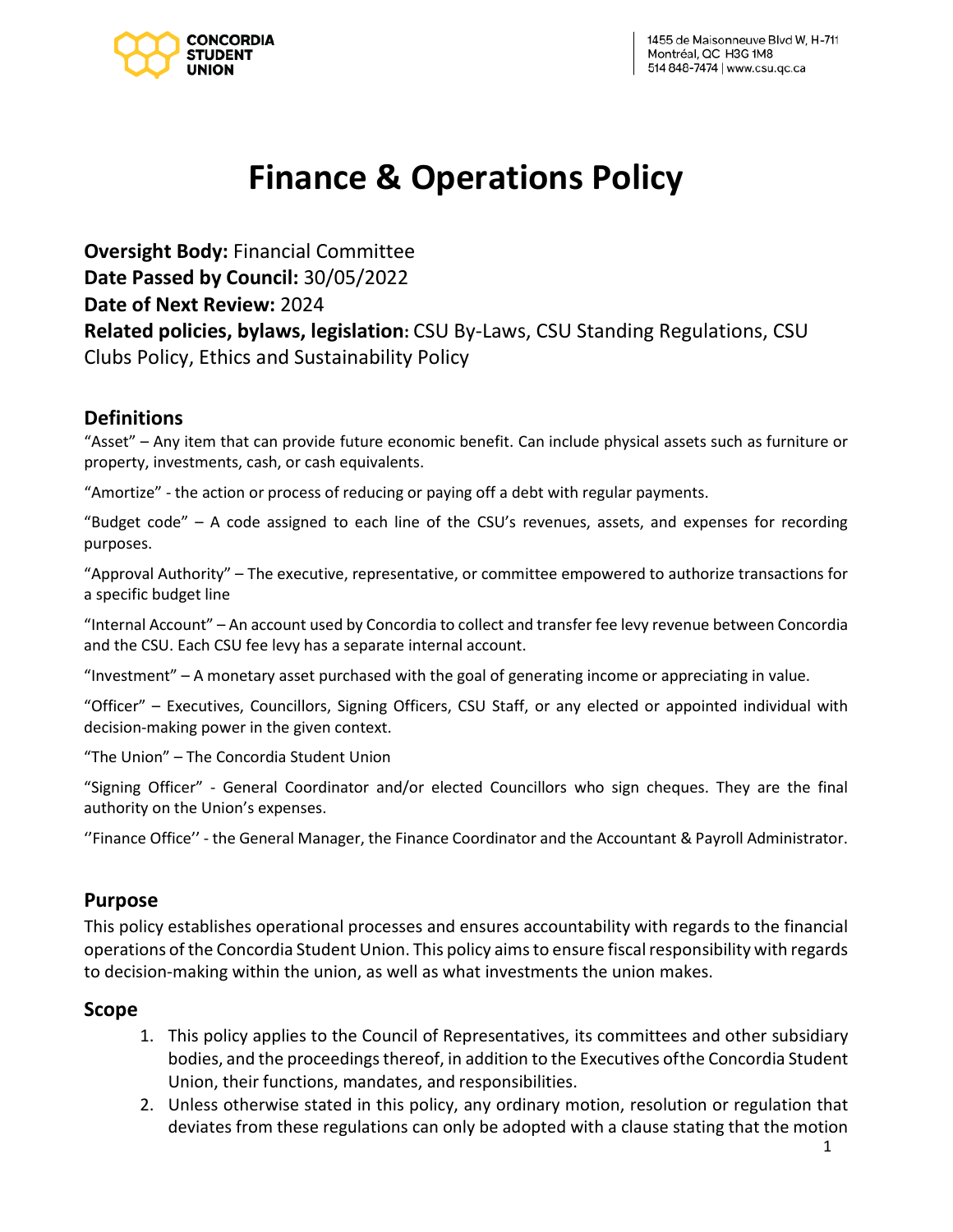

operates regardless of the Policy. The clause must state which article(s) are not to be applied towards the motion. Such a motion requires a 2/3 majority vote and will cease to have effect four months following its approval.

- 3. The following is a list of general provisions to apply to this policy:
	- 1. English and French can be used interchangeably in any Student Union Meetings.
	- 2. In the case of any discrepancy between these regulations and the By-Laws, the By-Laws shall prevail.

# **Policy Statement**

## **Section 1: Responsibilities**

#### **1.1. The Finance Coordinator is the Chief Financial Officer of the Union and is responsible for:**

- 1.1.1. Ensuring that all revenues and expenditures are in keeping with thewishes of the Council;
- 1.1.2. Ensuring that the Finance & Operations Policy is updated as needed to reflect current practice;
- 1.1.3. Keeping the Executives, Financial Committee, & Council up-to-date of the Union's financial status;
- 1.1.4. Reviewing the budget to prevent overspending;
- 1.1.5. Approving financial obligations and transactions of the Union.
- 1.1.6. Providing access of financial information to all members of the CSU.

#### **1.2. The General Manager reports to the Executives and oversees all activities related to finance, information technology, human resources, and other administrative functions for the CSU and its subsidiaries, and is responsible for:**

- 1.2.1. Monitoring and evaluating the effectiveness of the CSU's servicesand operations;
- 1.2.2. Implementing the necessary controls and procedures over the differentsources of revenue, and supervising the related activities of the staff responsible for those revenue streams;
- 1.2.3. Ensuring proper accounting and controls over the different Fund accountsand the related cash (bank) accounts;
- 1.2.4. Supervising the budget in conjunction with the Finance Coordinator;
- 1.2.5. Preparing tax remittances, workers' compensation claims and other government returns and ensuring they are submitted on a timely basis;
- 1.2.6. Reviewing the Health & Dental Plan billings and ensuring timely payment of premiums;
- 1.2.7. Develop and implement labour relations policies and procedures, monitoring staff schedules and attendance, attending the collective bargaining process, maintaining a good relationship with the employees union.
- 1.2.8. Managing staff members, which includes schedule approval, attendance management, work allocation, disciplinary actions, problemresolution;
- 1.2.9. Evaluating employee performance and training needs and making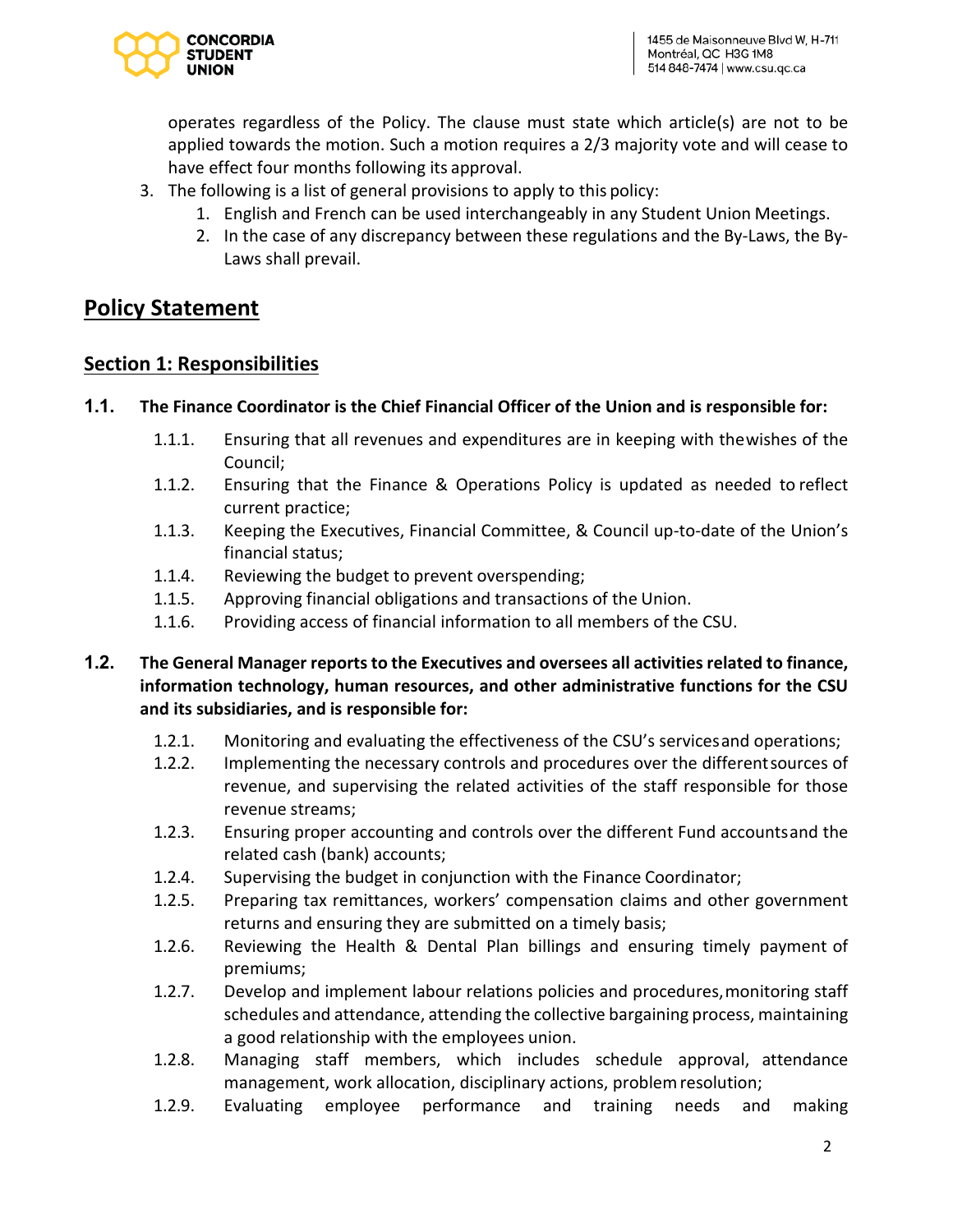

- recommendations for personnel actions;
- 1.2.10. Other responsibilities which may be included in their employment contract.

#### **1.3. The Accountant and Payroll Administrator reports to the general manager andis responsible for:**

- 1.3.1. Assisting with preparing the monthly financial package, and financial analyses as required;
- 1.3.2. Ensuring monthly and year-end period closings, and account reconciliations on a timely basis;
- 1.3.3. Monitoring cash flow and coordinating the reconciliation of Internal Accounts;
- 1.3.4. Maintaining financial records in accordance with generally accepted auditing standards and accounting principles;
- 1.3.5. Preparing detailed audit files for the annual audit and acting a liaisonbetween the CSU and external auditors;
- 1.3.6. Creating and maintaining human resource employee files, pay period files, and annual tax filings;
- 1.3.7. Processing payroll and benefits;
- 1.3.8. Other responsibilities which may be included in their employment contract.

#### **1.4. The Managers of CSU Service Centres are responsible for:**

- 1.4.1. Work with the Finance Office to ensure that the budgeted amounts in their Service Operating Budget accurately reflect the expected revenue and expenses to be realized by their Service.
- 1.4.2. Ensuring that their Service stays within the budgeted revenues and expensesin the approved Service Operating Budget;
- 1.4.3. Ensuring that projected revenues are generally realized and that their Service does not over-expend in any expense account;
- 1.4.4. Keeping the Finance Coordinator apprised of their financial statusthroughout the fiscal year; and
- 1.4.5. Ensuring that their Service follows this policy.

#### **Section 2: Major Accounting Practices**

- 2.1. The Union shall follow the principles of restricted fund accounting, which includes the following accounting practices:
	- 2.1.1. Fees levied for a particular purpose must each have their own designated restricted fund.
	- 2.1.2. The General Operations fee levy shall be the sole unrestricted fund.
	- 2.1.3. Each fund shall be reflected as separate entities in the audit.
	- 2.1.4. The surplus or deficit in a given fund at year-end shall be the retainedearnings only for that fund.
- 2.2. Any accounting transaction not approved which would move money from one fund to another and does not go through regular activities requires explicit approval from Council.
- 2.3. The salary and benefits of every employee must be deducted from the General Operations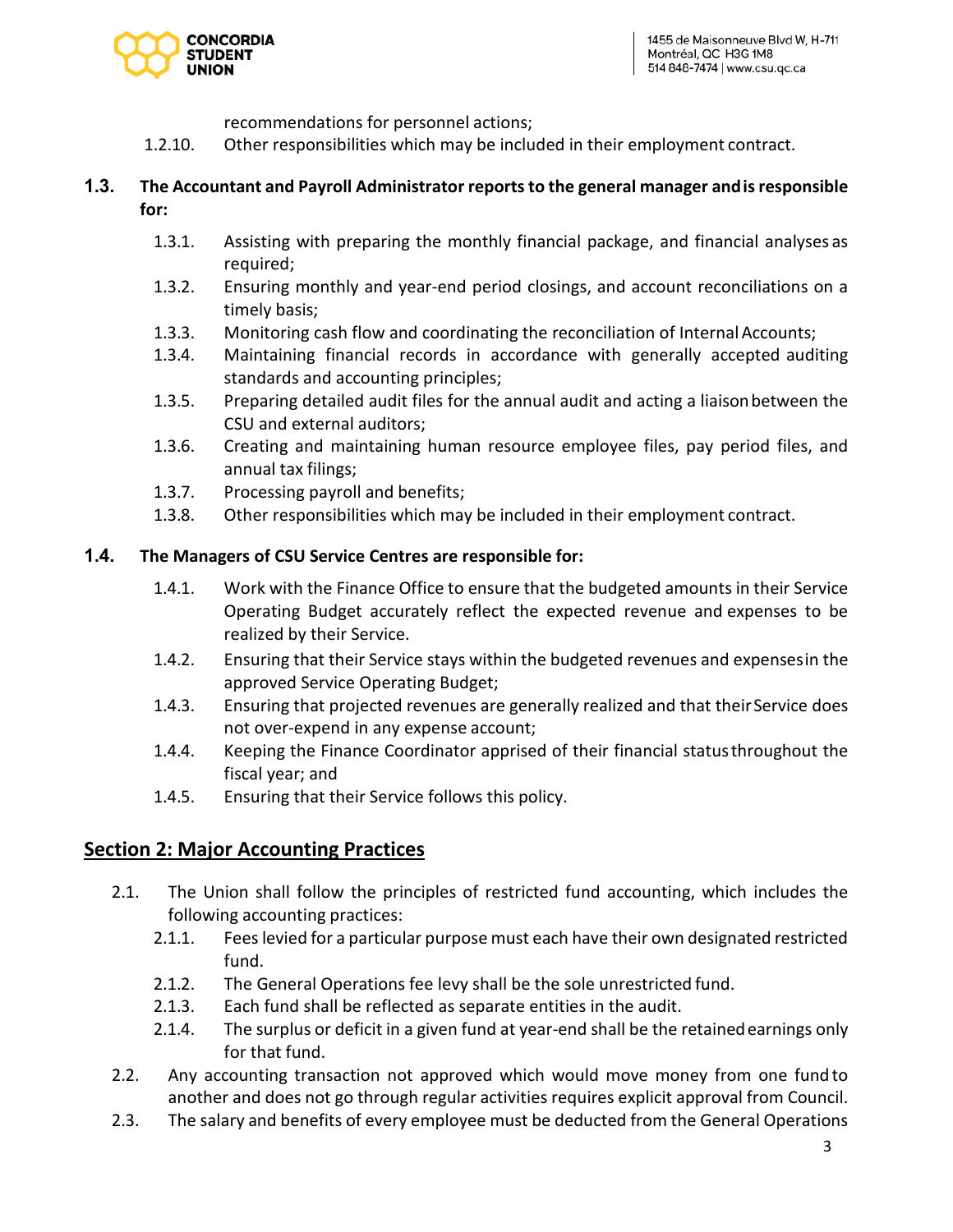

fund unless their work falls exclusively within the portfolio ofa particular fund.

- 2.4. Each fund shall have its own internal account to which the relevant fee isremitted.
- 2.5. Fees charged to the Union by Concordia must be deducted from the relevant internal account.
- 2.6. An end-of-year income statement, balance sheet, and statement of retained earnings must be created separately for every fund. Such documents may be consolidated intoa single financial statement which separately lists the specifics for each fund.

# **Section 3: Annual Operating Budget**

#### **Subsection 1: Process**

- 3.1. The Finance Coordinator must submit an annual operating budget to Council to be approved by the end of June.
- 3.2. The Financial Committee must have a chance to vote and approve the proposed budget before it may be submitted to Council.
- 3.3. The Finance Coordinator must submit a revised budget to Council before the endof January each year.
- 3.4. Every budget line shall be given a Budget Code.
- 3.5. The following expenses must have their own distinct budget line:
	- 3.5.1. Judicial Board;
	- 3.5.2. Elections and Referenda;
	- 3.5.3. The Hive Free Lunch Program;
	- 3.5.4. First Voices Week;
	- 3.5.5. Campaigns;
	- 3.5.6. Speaker Series;
	- 3.5.7. Student Life Initiatives;
	- 3.5.8. Special Projects;
	- 3.5.9. Sustainability Initiatives;
	- 3.5.10. Loyola Initiatives;
	- 3.5.11. Academic Initiatives;
	- 3.5.12. Competitions Fund
	- 3.5.13. Black, Indigenous, & People of Colour (BIPOC) Initiatives;
		- 3.5.13.1. In the event that the BIPOC Committee is not formed in any given year, due to the absence of any BIPOC Executive and Representatives, the amount budgeted the former year for the BIPOC Initiatives' budget line shall be set aside in the current year, remain untouched, and added to the following year's BIPOC Initiatives budget line.
- 3.6. Following Council's approval of the Annual Operating Budget, the amount allocated to each budget line may be only adjusted by a duly convened meeting of Financial Committee. Following such an adjustment, the Finance Coordinator shall prepare an updated annual operating budget to be distributed through the Council mailing list within five (5) days. This updated budget shall include columns for the original approved amount and every adjustment made to date.
- 3.7. The funds of a budget line may not be spent for purposes that don't follow the initial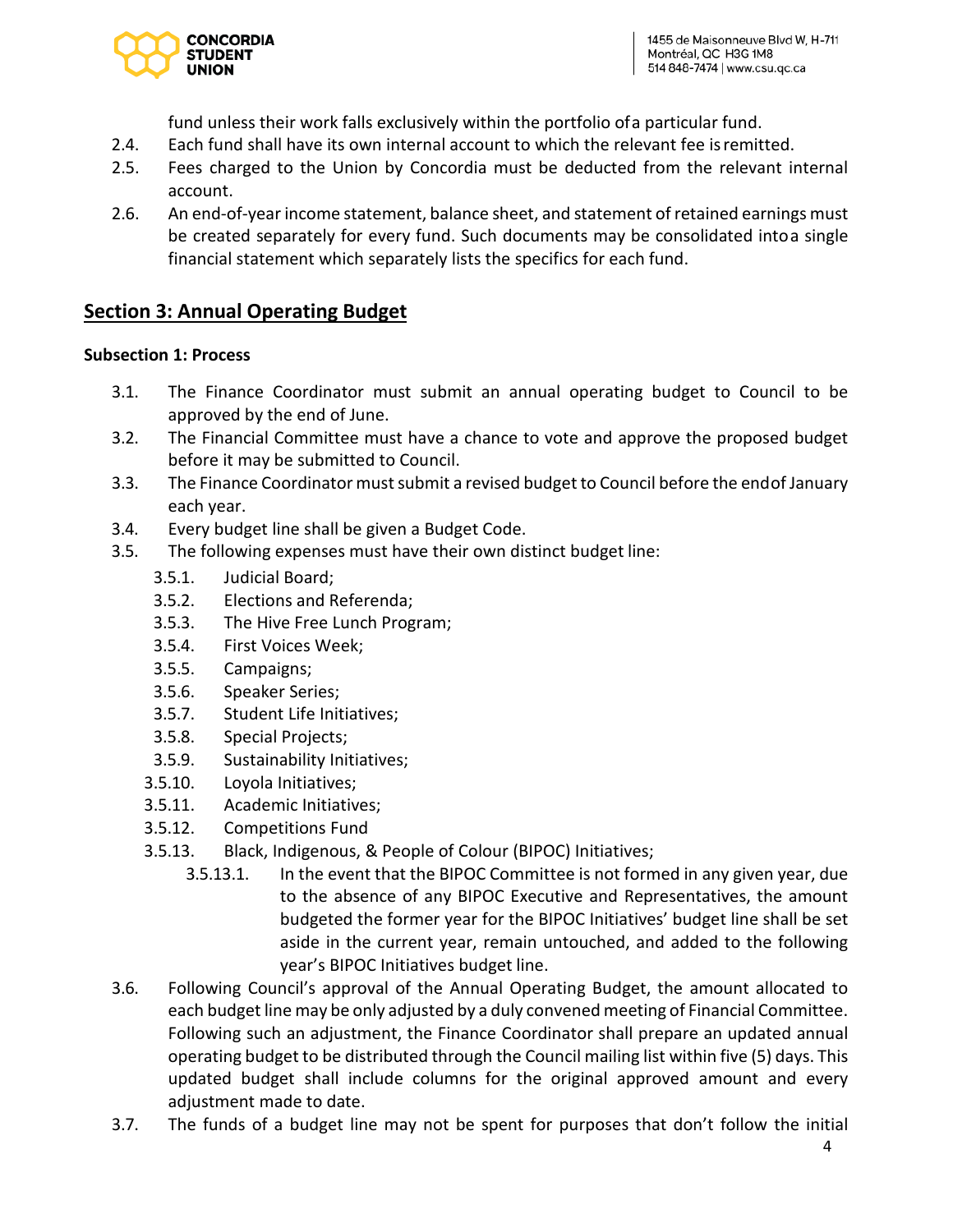

purpose of the budget line, unless for emergency circumstances that must be justifiedat the next regular council meeting.

#### **Subsection 2: Committee associated budget lines**

- 3.8. Following Council's approval of the Operating Budget, all standing committees with discretionary budgets shall before the first Regular Council Meeting in September September 1 produce and approve an annual committee budget within the total amount allocated by the Operating Budget, with all their expected expenses.Committee budgets shall be submitted to the Financial Committee for approval.
	- 3.8.1. If a committee fails to have a budget approved by the first Regular Council Meeting in September, no further expenses to that budget line may be authorized by the Finance Coordinator until a budget has been approved bythe Financial Committee for that committee.
- 3.9. Once a committee budget is approved, it must be included in the budget documents presented to Council.
- 3.10. Each committee must keep track of the expenses to their respective budget-lines. The chair of the committee must produce up-to-date financials every quarter and the committee must refer to the documents while making decisions.
- 3.11. Each committee must submit a mid-year report to the financial committee beforethe end of the budget revision. This report will contain their initial budget, their revised budget, the most up-to-date actuals and a summary of the expenses they'vemade.
- 3.12. The list below designates which budget lines are associated with which committee:
	- 3.12.1. The Campaigns and Speaker Series budget lines are associated with the External committee.
	- 3.12.2. The Student Life Initiatives and Special Projects budget line is associated with the Student Life committee.
	- 3.12.3. The Sustainability Initiatives budget line is approved by the Sustainability committee.
	- 3.12.4. The Loyola Initiatives budget line is approved by the LoyolaCommittee.
	- 3.12.5. The BIPOC Initiatives budget-line is approved by the BIPOC Committee.

#### **Subsection 3: Hive Free Lunch Program**

- 4.3.1. The Hive Free Lunch Program will provide a minimum of 120 students on the Loyola Campus a free vegetarian lunch during regularly scheduled classes through the Fall and Winter semesters.
- 4.3.2. The Hive Free Lunch Program will receive \$23,443 per semester for a maximum of \$46,886 per year, indexed to inflation of the City of Montreal, start year reference as the 2021-2022 academic year.
- 4.3.3. The Hive' Free Lunch Program funding will be approved by the Loyola Committee in 2 installments.
	- 4.3.3.1. The first installment will be released upon the approval of the previous year's end of year report. This report must be submitted to the Loyola Committee and Financial Committee no later than June 1st. This report must include a detailed breakdown of all expenses relating to the Hive Free Lunch Program.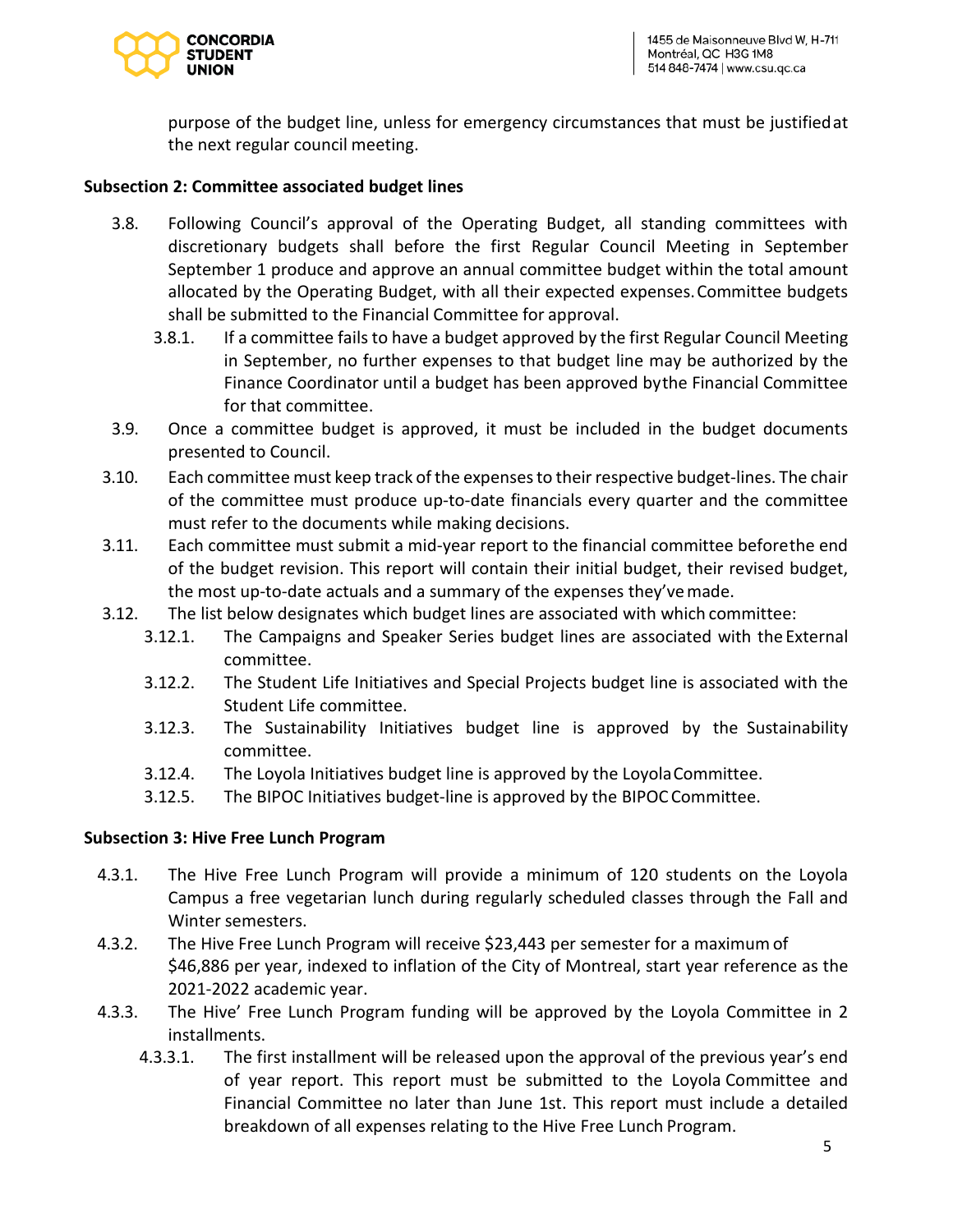

- 4.3.3.2. The second installment will be ratified at the regular Council meeting in December. Prior to being ratified, the Loyola Committee must review and approve a midmandate report to be submitted to the Loyola Committeeand Financial Committee by the third Wednesday of November.
- 4.3.4. The Loyola Committee reserves the right to request anyadditional information relating to the Hive Free Lunch Program as necessary.

# **Section 4: Signing Officers**

- 4.1. The Union shall have three (3) signing officers.
- 4.2. The signing officers of the Union may only be the General Coordinatorand/or councillors.
	- 4.2.1. Notwithstanding the foregoing, the Finance Coordinator shall be considered the signing officer for fees charged by Concordia to an internal account, insofaras they submit their approval to Concordia for a quoted charge. It is the responsibility of the Finance Coordinator to ensure the authorized approver has authorized this disbursement. A different executive shall be considered the signing officer for a particular internal account if explicitly stated elsewhere in policy.
- 4.3. The signing officers of the Union shall be appointed at the Council-Elect meeting in May, to take effect once the meeting with the bank is completed. This meeting should happen at the earliest convenience to relieve the previous Signing Officers of their duties. Vacancies in signing officer positions shall be filled at the next Regular Council Meeting or at a Special Council Meeting if the latter would take place before the next Regular Council Meeting.
- 4.4. All cheques require the signature of two Signing Officers.
- 4.5. All monthly credit card statements require the signature of two Signing Officers.
- 4.6. A signing officer may not sign a cheque which is in their name, nor may they signa credit card statement which is in their name.
- 4.7. Honorariums under \$500 may be approved by the Authorized Approver and do notneed the signature of two Signing Officers. The cheque issued from an honorarium shall need the signature of two Signing Officers. Regulations about honoraria may be found in section 13 of this policy.
- 4.8. The Finance Coordinator shall be responsible to check in with the Signing Officers, to ensure they sign the cheques, contracts and can ask any questions they have. The Finance Coordinator may appoint a designate in their place when necessary.This person must be ratified by Council and go through the bank process.
- 4.9. Should any signing officer fail to arrange or attend multiple meetings with the Finance Coordinator, the signing officer may be removed by a simple majority vote of Council. Any signing officer facing such removal shall be given a minimum notice of five (5) days before the meeting of Council at which their removal is to be considered. The notice will indicate the alleged causes for removal including the specifics of the charges and any evidence related to them.

# **Section 5: Approval Authority / Designated Approver**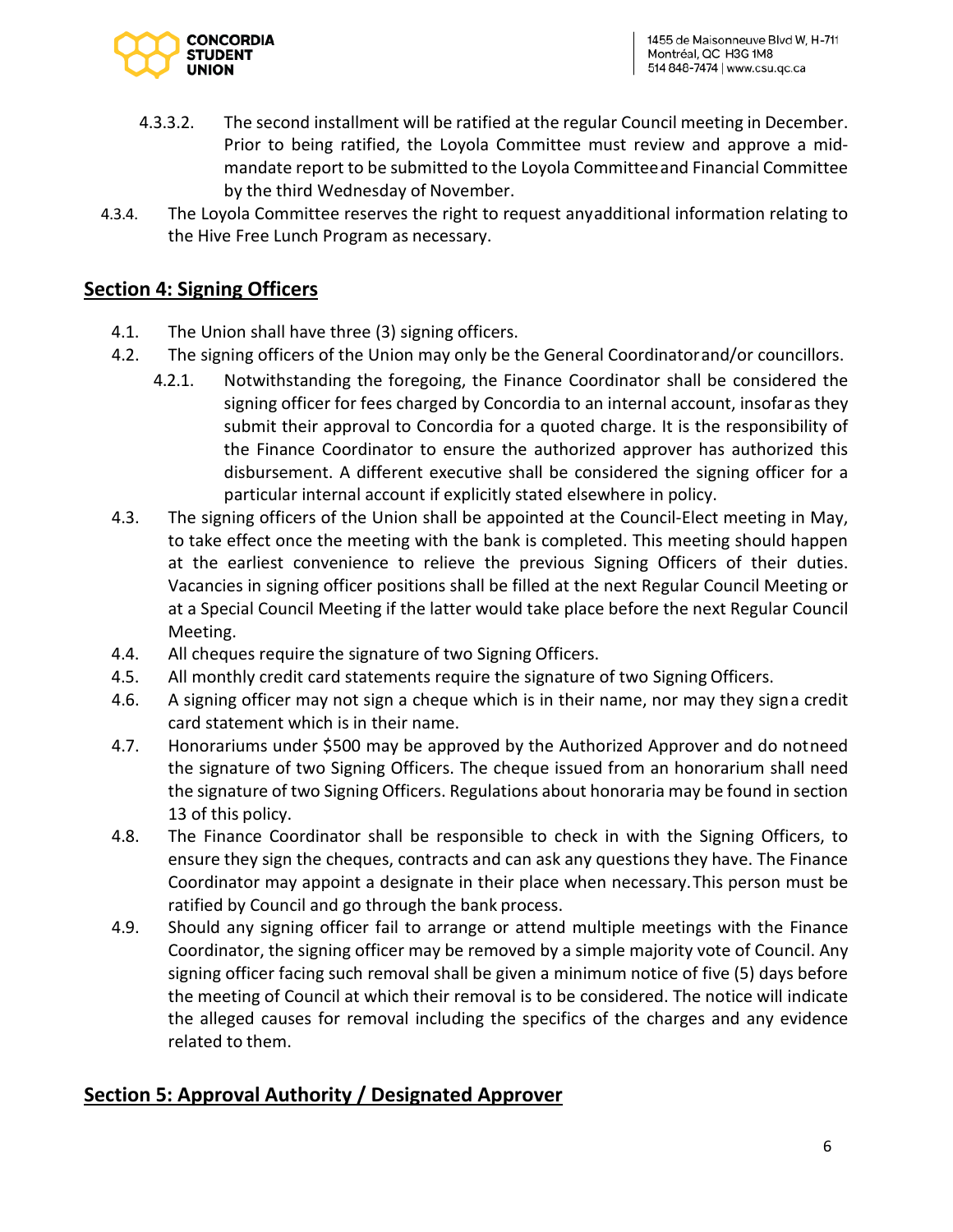

- 5.1. The Approval Authority authorized approver may be a Coordinator or the chair of a standing committee.
- 5.2. The chair of the committee will be voted on at the first meeting of thestanding committee.
- 5.3. A committee's approval shall be indicated by the signature of the chair ofthe committee. It is the chair's responsibility not to approve any expense that would go against the committee's purpose.
- 5.4. The chair of a committee must present financial documents every quarter totheir standing committee to present the financials of their allocated funds.
- 5.5. The following budget lines have predetermined Approval Authorities:
	- 5.5.1. The Chair of the Judicial Board shall be the designated approver for any Judicial Board budget line.
	- 5.5.2. The Chief Electoral Officer shall be the designated approver for the Elections & Referenda-related budget line.
	- 5.5.3. The Student Life Coordinator shall be the designated approver forthe Orientation budget line.
	- 5.5.4. The Academic and Advocacy Coordinator shall be the designated approverfor the Academic Initiatives budget line.
	- 5.5.5. The Finance Coordinator shall be the designated approver fortransactions related to the Health & Dental Plan.
	- 5.5.6. The Internal Coordinator shall be the designated approver fortransactions related to the Clubs department. More on Clubs in Section 7.
	- 5.5.7. The chair of the Student Life committee shall be the designated approver forthe Student Life Initiatives and Special Project Fund budget lines (recommended Student Life Coordinator)
	- 5.5.8. The chair of the External committee shall be the designated approver for the Campaigns and Speaker Series budget lines (recommended External Coordinator)
	- 5.5.9. The chair of the Loyola committee shall be the designated approver forthe Loyola Initiatives budget line (recommended Loyola Coordinator)
	- 5.5.10. The chair of the Sustainability committee shall be the designated approverfor the Sustainability Initiatives budget line (recommended Sustainability Coordinator)
	- 5.5.11. The chair or co-chairs of the BIPOC committee shall be the designatedapprover for the BIPOC budget line.
- 5.6. The Finance Coordinator, or an Executive ratified by simple majority at Council, shall be the Authorized Approver for any budget line which does not a predeterminedone.
- 5.7. Following Council's approval of the Annual Operating Budget, the Designated Approver for a particular budget line may only be changed by a simple majority at Council.
- 5.8. Every cheque requisition shall include a clear and explicit designation of Approval Authority. The latter will have to sign the form before submitting it.
- 5.9. An invoice charged to a budget line mentioned above will need an Approval Authority's signature before processing.
- 5.10. The Finance Coordinator's approval is required in addition to any approval grantedby an Approval Authority.
- 5.11. Expenses which are over \$10,000 but under \$50,000 require the approval of the Financial Committee.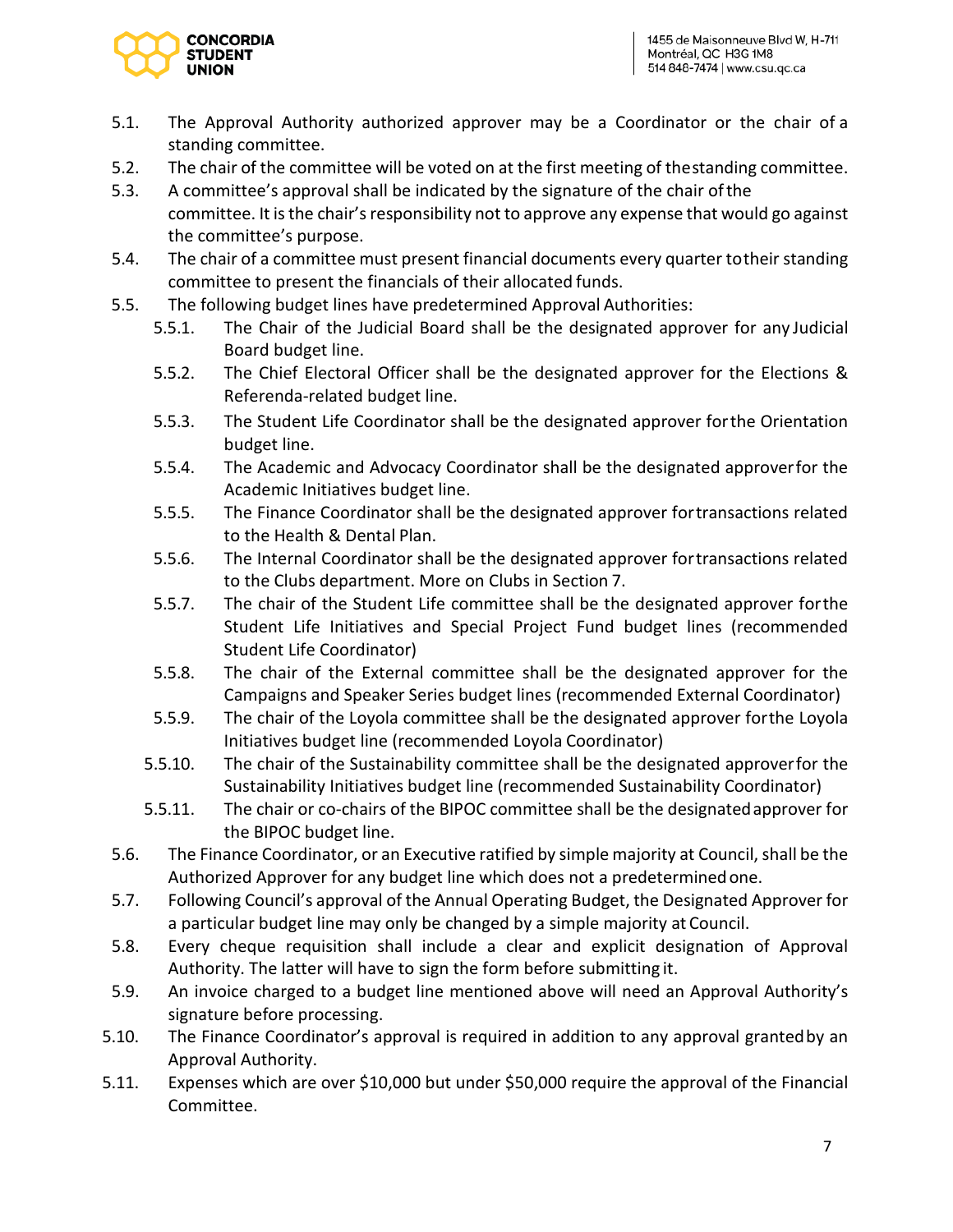

- 5.12. Expenses which are \$50,000 or over require the approval of Council.
- 5.13. Asset purchases under \$1,000 shall be subject to the approval of theFinance Coordinator.
- 5.14. Asset purchases over \$1,000 must be approved by the Financial Committee.
- 5.15. An Officer's approval shall be their signature.
- 5.16. Notwithstanding the above, a transfer from a chequing bank account to a savings bank account of the same purpose, or vice versa, may be performed as needed by the General Manager as needed and not be subjected to an approval.

#### **Section 6: General Financial Management**

- 6.1. All expenses must be made in accordance with the CSU Ethics and Sustainability Policy.
- 6.2. Every cheque must be accompanied by a corresponding receipt or invoice for thesame amount, as well as the line corresponding to it from their bank statement if the expense was paid for with a card.
- 6.3. A requisition form shall be used for all payments which are reimbursed to anindividual.
	- 6.3.1. Every requisition form or direct invoice must have at least the following information:
		- 6.3.1.1. The name of the payee;
		- 6.3.1.2. The address of the payee;
		- 6.3.1.3. The date the form was printed;
		- 6.3.1.4. A list of expenses, which includes for each item the date the receiptwas issued, a description of the expense, the account code for the expense, and the amount of the expense.
		- 6.3.1.5. A total amount for all expenses listed;
		- 6.3.1.6. A space for the signature of the Approval Authority as well as the Finance Coordinator
- 6.4. Signing Officers, Approval Authority, and the Finance Coordinator may make handwritten changes to a form, accompanied by their signature.
- 6.5. Any manual cheque issued by the Union must be photocopied and filed.
- 6.6. A cheque deposit form shall be used for all received cheques.
- 6.7. A cash deposit form shall be used for all received cash.
- 6.8. The Finance Coordinator shall specify the account code for every transaction.
- 6.9. If the General Manager disagrees with the Finance Coordinator on the account code indicated for a particular transaction, the decision shall be referred to the General Coordinator which must then be ratified by the Financial Committee at its next meeting. Should the Financial Committee not ratify the decision, it shall decide which account code should be used for the transaction, and must specifically note such a decision in its report to the Council of Representatives.
- 6.10. The Union does not refund student fees under any circumstances unless the error is committed by the University, which they acknowledge in writing to the Finance Coordinator. In such a case, only fees not appropriated to external groups will be returned.
- 6.11. To ensure the accuracy of staff record-keeping, the Finance Coordinator may perform a monthly review of balance sheet figures to ensure that their figures agree with the supporting sub-ledgers or detailed listings of committees, service centres, or other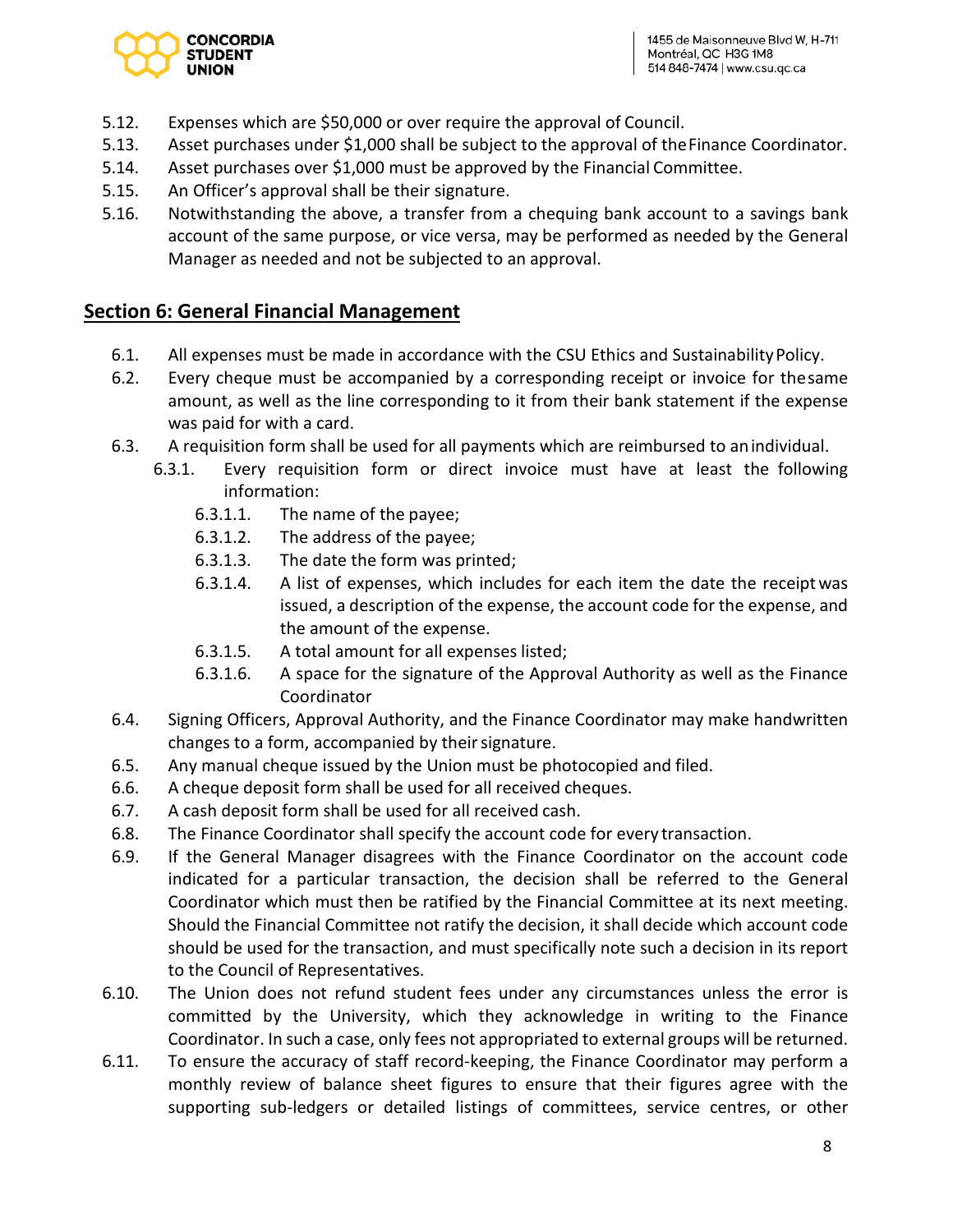

discretionary budgets. Any unusual items are to be discussed with staff and if they are not rectified must be reported to the Financial Committee.

- 6.12. The Financial Committee shall investigate violations of the Finance Policy. Infractions with serious impacts shall be reported to Council.
- 6.13. Should any payment exceed the amount allocated to a particular budget line, the Finance Coordinator shall notify, in writing, the members of the Financial Committee. The Financial Committee shall then determine the appropriate course of action.
- 6.14. Reimbursements shall be processed by the Finance Coordinator within one month, notwithstanding, during Finance Coordinator transition times, in cases where clarifications need to be made, or when emergencies arise, this time may be extended.

## **Section 7: Clubs & Clubs Related Provisions**

- 7.1. The Internal Affairs Coordinator shall be the Approval Authority for all transactions on Clubs-wide internal budget lines.
- 7.2. Any requisition submitted by a club must include the signature of the club's two signing officers, must be a pre-approved expense in their detailed budget, must include all original itemized receipts, and must be at least \$10.00.
- 7.3. Each club shall have their own account in the Student Union's accounting software,to which all revenue and expenses shall be recorded.
- 7.4. The revenue generated by a club (which was not granted by the CSU) in a given year must be accessible to that club in future years.
- 7.5. An end-of-year report shall be created in collaboration with the Accountant, Internal Coordinator and Finance Coordinator. This report shall be presented at the Annual General Meeting and the regular council meeting. It shall include, for each club:
	- 7.5.1. The general revenues and expenses under the Clubs Budget.
	- 7.5.2. The accumulated revenue that was available for use by the club at the startof the fiscal year;
	- 7.5.3. The revenues and expenses accumulated for each project;
	- 7.5.4. The accumulated revenue that will be available to the club in the following fiscal year.
	- 7.5.5. Recommendations for the incoming members of the Clubs Committee.

## **Section 8: Reimbursements for Expenses Incurred**

- 8.1. Reimbursement requests must be accompanied by a cheque requisition form and corresponding receipts and/or a motion equal to the amount of the cheque. Requisitions must be submitted to the Finance Coordinator.
- 8.2. Any Executive, employee, or representative of the CSU acting on behalf of the Unionat a conference or on external business is entitled to a daily per-diem.
- 8.3. The per diem rate is \$10.00 for breakfast, \$10.00 for lunch, \$15.00 for dinner, and \$10.00 for incidentals. If any meals are provided, the per-diem rate will be deducted based on the aforementioned figures. A per diem rate of \$15.00 will apply if all meals are provided.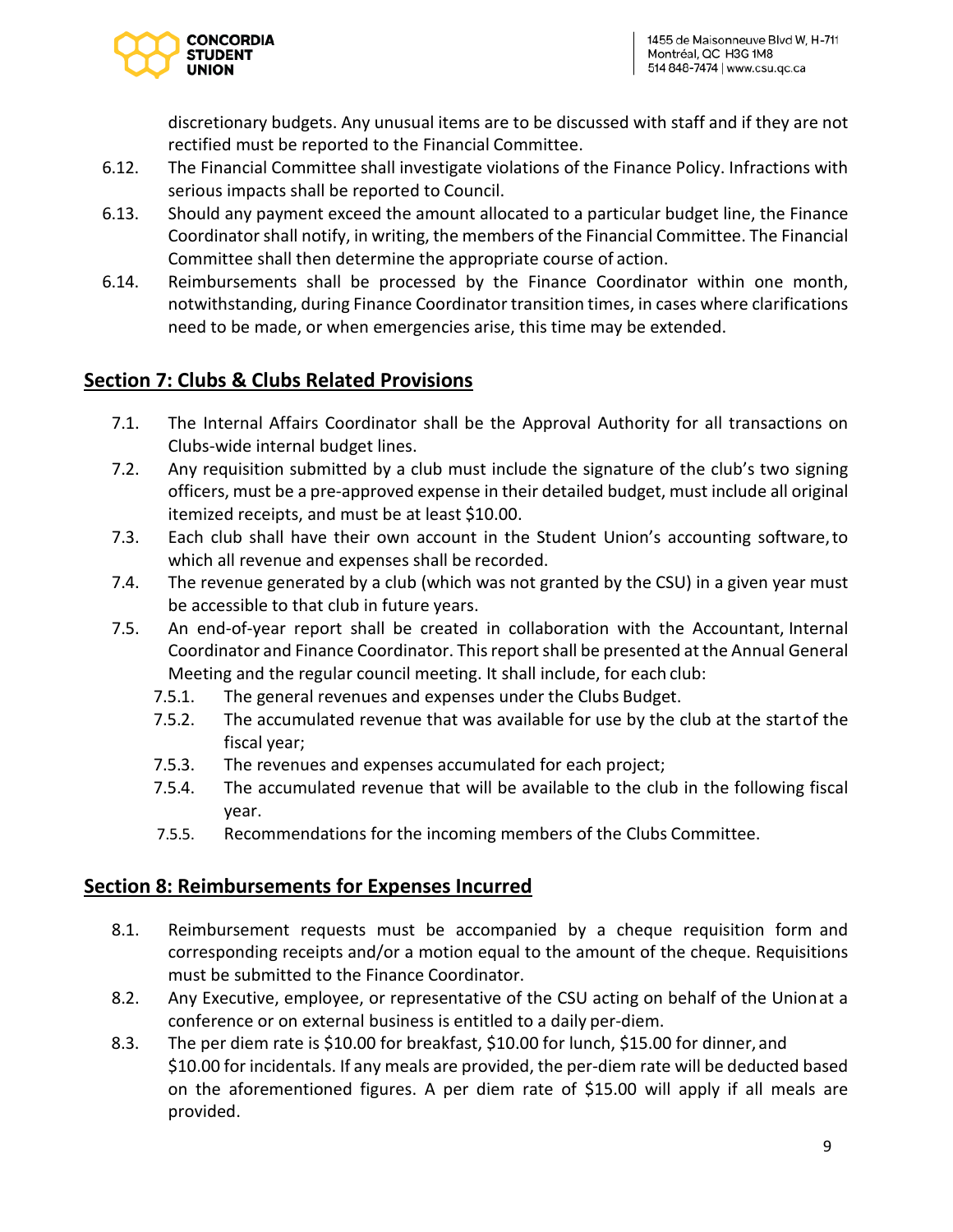

- 8.3.1. Per diems shall not be paid in advance. The per diem allowances given shall be understood as the maximum permitted reimbursement and receipts must be submitted for reimbursement if not paid via the CSU credit card.
- 8.3.2. Per diems may not be used for alcohol or cannabis.
- 8.4. When using their own vehicle or a taxi for CSU business, an executive, employee, or representative is entitled to a reimbursement of \$0.50 per kilometre.
	- 8.4.1. If public transportation is used, the aforementioned \$10.00 per diem for incidentals can be used.

## **Section 9: Discretionary Funds**

- 9.1. All Executives will be granted a discretionary fund at the beginning of the Fiscal Year.
- 9.2. The amount of that fund will have no minimum but shall not exceed \$1500.
- 9.3. The Executives shall use their discretionary funds following the CSU policies.
- 9.4. A discretionary fund is to be used to the discretion of the holder.
- 9.5. If an Executive disagrees with the usage of another Executive's discretionary fund,they will bring this concern to the Finance Coordinator and the Financial Committee.
	- 9.5.1. The Financial Committee will hear out the disagreement (all parties involved must be present) and come to a decision regarding the discretionarypurchase.
	- 9.5.2. If the Financial Committee believes the holder misused their discretionaryfund, the holder will pay the expense out of pocket.

## **Section 10: Student Union Accounts**

- 10.1. An account, be it an internal account or a bank account, shall only be closed or opened by a resolution of Council, and shall be removed from or added to the roster ofaccounts in this section, as the case may be.
- 10.2. Should any internal account or bank account be closed, a complete transaction record must be obtained before the account can be closed, such record being maintained inthe Student Union's archives in perpetuity.
- 10.3. The bank accounts of the Student Union shall be:
	- 10.3.1. Operations chequing;
	- 10.3.2. Operations savings;
	- 10.3.3. Health and Dental chequing;
	- 10.3.4. Health and Dental savings;
	- 10.3.5. an investment account for the Student Space, Accessible Education and Legal Contingency Fund.
- 10.4. The internal accounts of the Student Union shall be:
	- 10.4.1. Operations;
	- 10.4.2. Health and Dental Plan;
	- 10.4.3. Clubs;
	- 10.4.4. Advocacy Service;
	- 10.4.5. Housing and Job Office;
	- 10.4.6. Legal Information Clinic;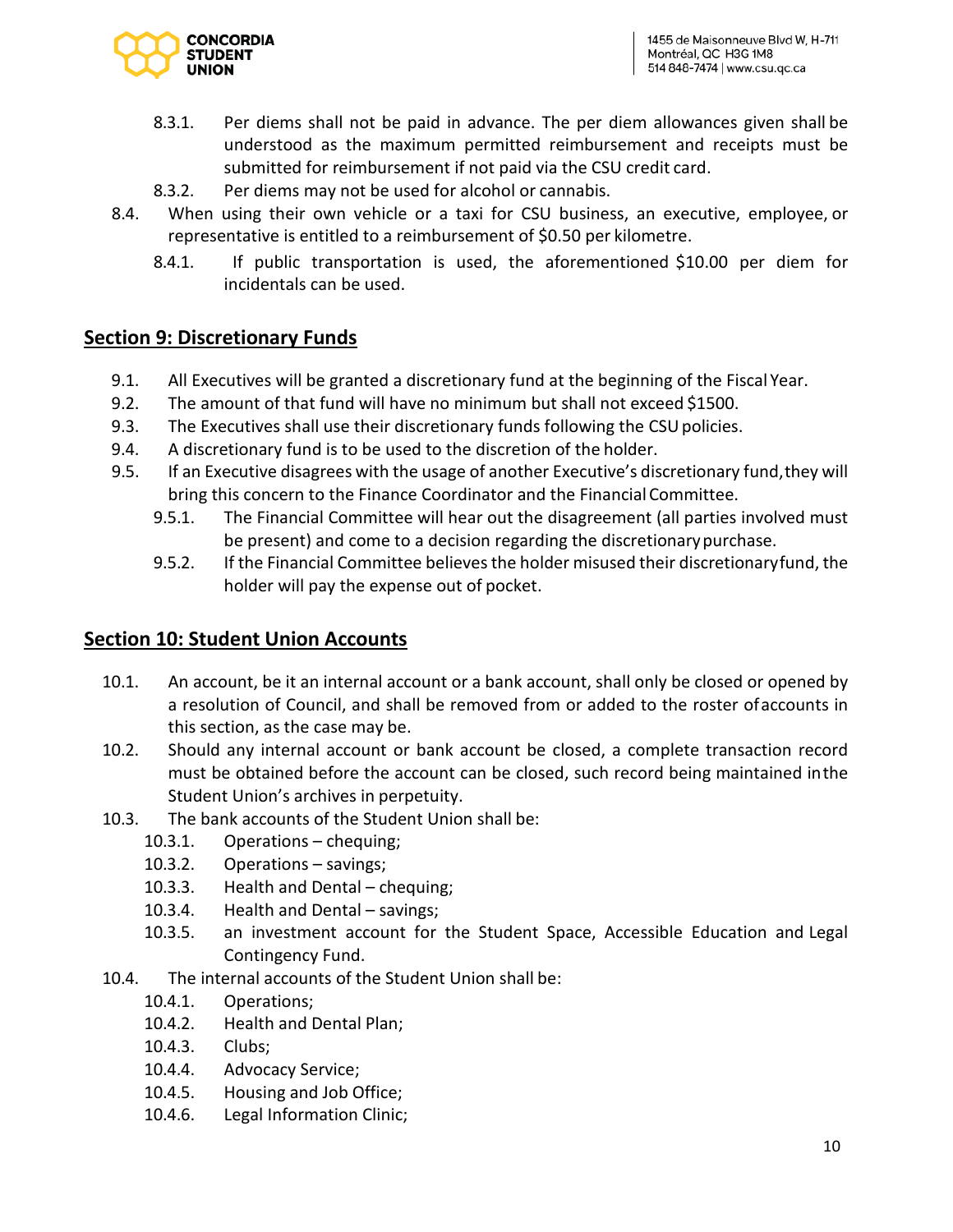

- 10.4.7. the Student Space, Accessible Education and Legal Contingency Fund
- 10.4.8. the CSU Daycare and Nursery.

# **Section 11: Credit Cards**

- 11.1. The Union will have one corporate credit card for each member of the Executiveand one for the General Manager. With the exception of the Finance Coordinator and General Manager, the balance of each of the credit cards must not exceed \$1,000.
- 11.2. Before taking possession of a CSU credit card, a person must first sign a waiver form indicating that they have read and acknowledged all regulations for CSU creditcards.
- 11.3. All transactions are limited to business related activities. Under no circumstances will personal purchases be made on the corporate credit cards.
- 11.4. Prohibited Expenses are:
	- 11.4.1. Non-business related expenses
	- 11.4.2. Expenses that go against the CSU's policies
	- 11.4.3. In case of doubt, the credit card holders are required to consult with the Finance Coordinator and/or the Financial Committee in regards to what is anappropriate purchase.
- 11.5. Prohibited expenses to a CSU credit card shall be deducted from their pay at thenext pay period.
	- 11.5.1. The offense will be presented to the Financial Committee where appropriate actions can be taken.
- 11.6. Any purchases deemed to be non-business related by the Finance Coordinator and/or Signing Officers will result in the loss of the credit cards usage at the discretion of the Finance Coordinator, plus at least two other members of the Executive.
- 11.7. In the case of purchases by the Finance Coordinator which are deemed to be non- business related, credit card usage may be revoked at the discretion of at least one of the Signing Officers plus at least two other members of the Executive.
- 11.8. The Financial Committee must be immediately notified when credit card privileges of a member of the Executive are revoked.
- 11.9. The revocation of credit card privileges will be placed as a discussion point at the next Financial Committee meeting.
- 11.10. The Financial Committee will have the authority to reinstate the cardholder's privileges upon hearing and reviewing the Finance Coordinators and cardholders' reasoning.
- 11.11. All purchases made with a credit card require both a receipt and corresponding credit slip wherever possible. It must be properly submitted to the finance department within five (5) business days of purchase. If receipts are not received within this time, then the purchase may be added to the cardholder's accounts receivable. If the purchase is made outside of Montreal the receipts must be submitted within five (5) business days of the cardholders return to Montreal.
- 11.12. A cardholder that believes that they have lost or misplaced their card must notify the Finance Coordinator or other member of the Executive within 24 hours so that the card may be cancelled and reissued.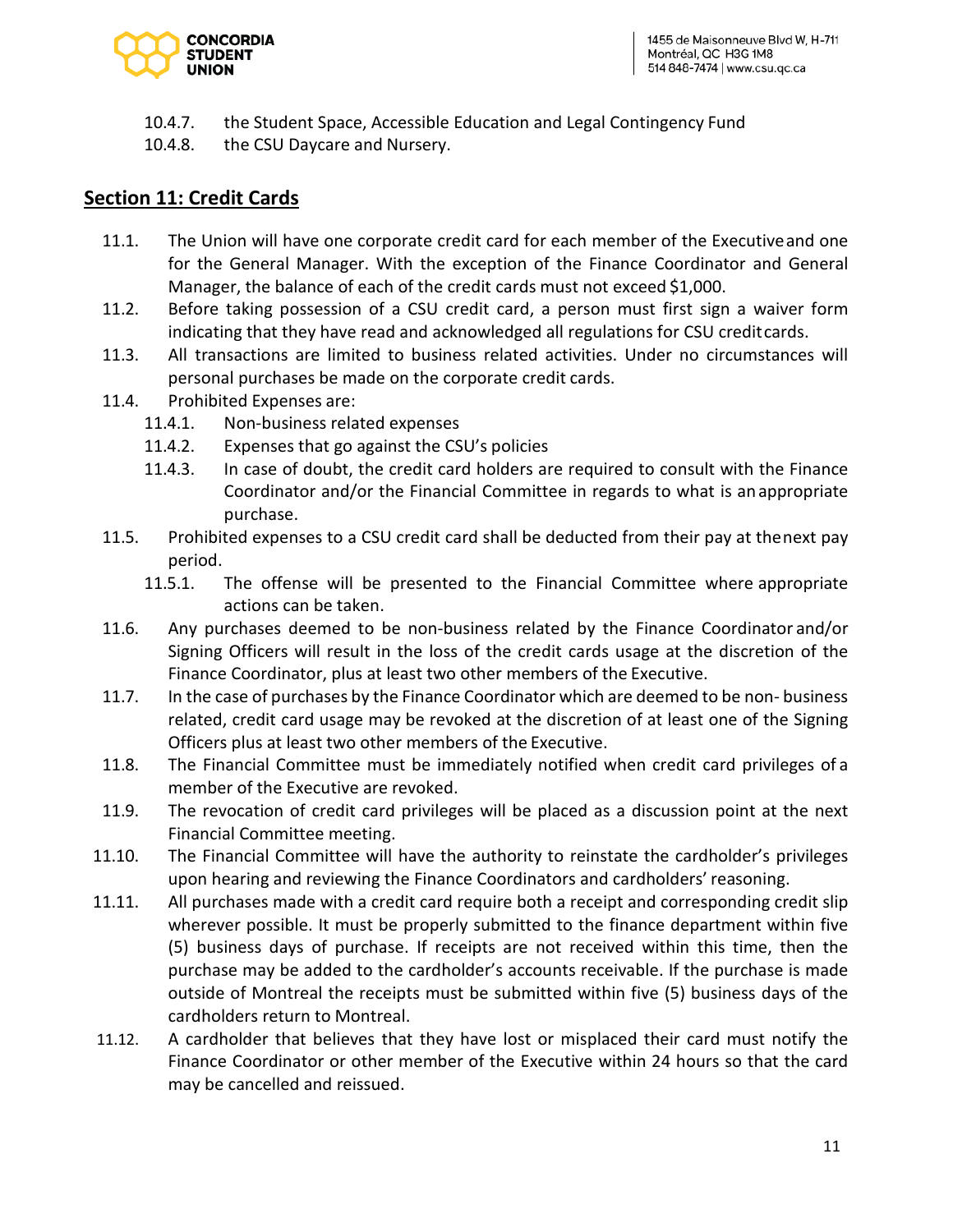

## **Section 12: Contracts**

- 12.1. Any project undertaken by the Union must be detailed in a contract between theUnion and the supplier.
- 12.2. The Finance Coordinator, the General Coordinator and the Approval Authority's signatures are required when entering into or renewing a contractual agreement.
- 12.3. If all three signatures cannot be obtained due to disagreements, theFinancial Committee shall vote on the contract.
- 12.4. All contracts with a duration of longer than one year must obtain the approval ofthe Financial Committee before they may be signed.

#### **Section 13: Investments**

- 13.1. The Union may from time to time make investments for the purpose of long-term growth and viability of the Union when the balance in the cash account so permits, investments shall be socially responsible
- 13.2. All new investments shall be subject to approval of the Financial Committee.
	- 13.2.1. Transfers of money from a bank account to an investment portfolio, or a contract which would obligate such a transfer, shall require the approvalof Council.
- 13.3. The Finance Coordinator shall review the portfolio quarterly, ensure compliance with the Ethical Investment Policy, and shall report any significant loss or profit activity in the investment funds to the Financial Committee and Council.
- 13.4. Investments may not be made in fossil fuel companies.
- 13.5. The Officers are prohibited from direct trading in individual stocks and otherholdings.

## **Section 14: Salaries and Honoraria**

#### **Subsection 1: Executive Salaries**

- 14.1.1. Executives of the Union shall each receive a salary of no less than \$36,400, or \$17.5/hour for a 40-hour work week, before taxes and deductions.
	- 14.1.1.1. Executive salaries shall never be below the living wage calculations by the *Institut de recherche et d'informations socio-économiques (IRIS)* for a person with one (1) dependent.
	- 14.1.1.2. All executive salaries shall be adjusted in accordance with the rate of change in the Canadian Price Index (CPI), as calculated by Statistics Canada, at the beginningof the new fiscal year. If the rate of change in CPI is a negative, the salary shall remain constant. The figures set in this policy are for fiscal year 2021-22.
	- 14.1.1.3. The higher amount shall be the executive salaries.
- 14.1.2. All approved salary amounts must be outlined in a written agreement betweenthe Union and each member of the Executive.
- 14.1.3. Executives shall receive vacation pay at 4% of their salary at the end of their mandate.
	- 14.1.3.1. Notwithstanding 14.1.3., the number of daysthe executive took for a vacation shall be deducted from their vacation pay.
- 14.1.4. The Financial Committee shall re-evaluate executive salaries each year, in the final month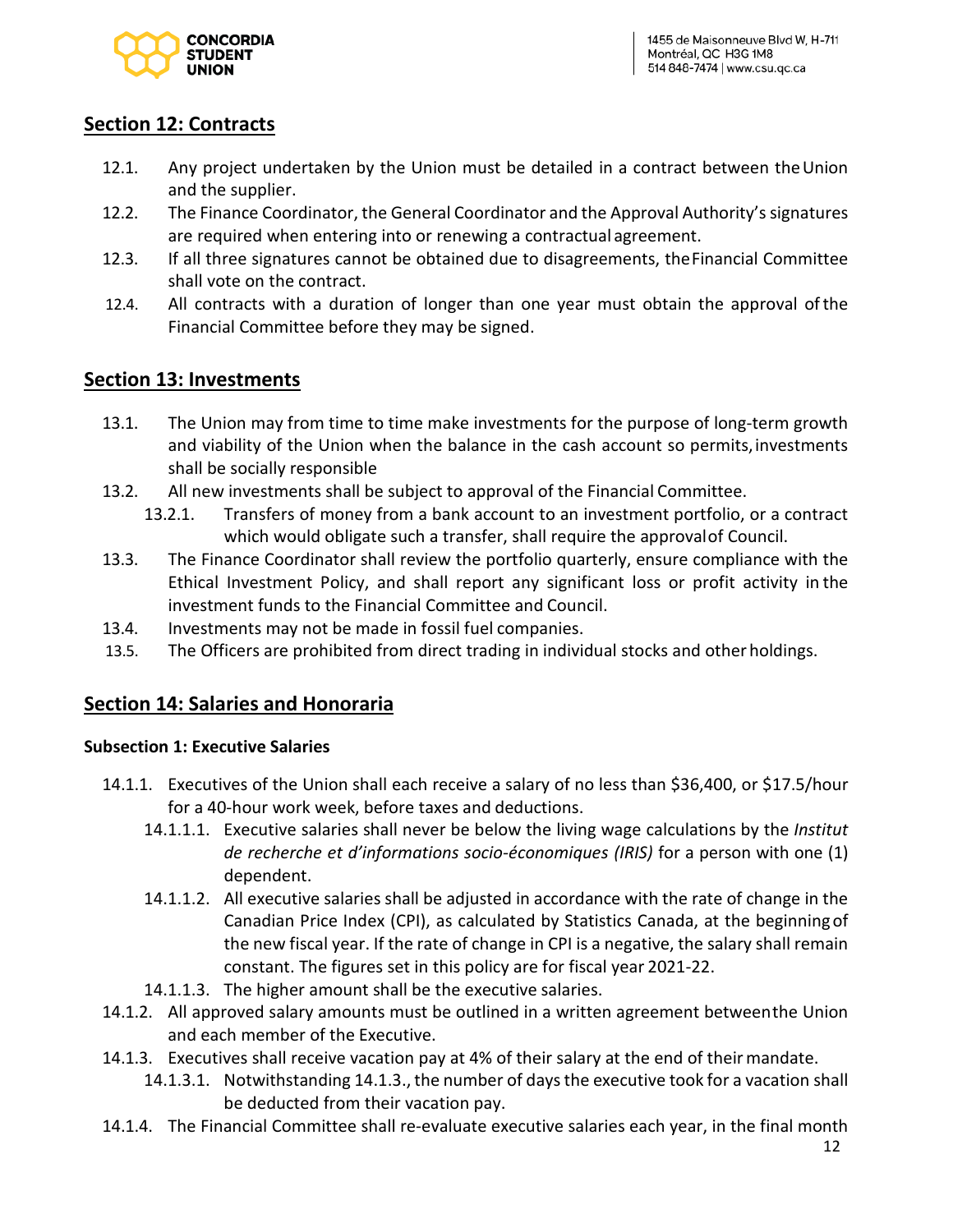

of its mandate.

- 14.1.5. During its May regular meeting, Council may choose to award a bonus to eachexecutive of up to 10% of their salary in recognition of their performance during their mandate. The decision made on that last May regular Council meeting is final and cannot be re-voted on.
	- 14.1.5.1. In order to be eligible for the bonus, the executive member in question must have signed the policy waiver, completed their consent training, and must not have been found by the Judicial Board to have violated the CSU Code of Conduct or the Bylaws.
		- 14.1.5.1.1 In the situation that the Judicial Board verdict has been appealed, the executive in question will have their bonus withheld unless a Judicial Board decision is overturned by the Council of Representatives or considered out of order by our By-Laws or Quebec Law.
	- 14.1.5.2. Council should be guided by the following questions when discussing bonuses:
		- 14.1.5.2.1 Did the executive work on the main tasks within their portfolio?
		- 14.1.5.2.2 Was the executive generally reachable within a timely fashion during CSU opening hours?
		- 14.1.5.2.3 Did the executive have unexcused/unexplained absences at Council meetings?
		- 14.1.5.2.4 What was the executive's attempt at completing the promises as put in their work plan?
		- 14.1.5.2.5 Did the executive chair their committee and generally submit committee minutes on time?
		- 14.1.5.2.6 Did the executive generally submit their executive reports on time?
		- 14.1.5.2.7 Did the executive stay within 15% of the budget lines allocated to them?
		- 14.1.5.2.8 Did the executive call regular meetings for their committee(s) throughout their mandate?

#### **Subsection 2: Honoraria**

- 14.1. All approved honoraria amounts must be outlined in a written agreement betweenthe Union and the person receiving the Honoraria, including a signature from the Approval Authority plus the Finance Coordinator.
- 14.2. Honoraria which are over \$500 must be processed through the payroll system to allow for appropriate deductions.

#### **Subsection 3: Wages**

*14.3.* The CSU shall not pay employee salaries less than \$17.00/hour, which corresponds to a rounded up figure of the living wage according to *Institut de recherche et d'informations socio-économiques (IRIS).* As CSU Employees are unionized under CUPE 4512, the specifics of employee salaries are governed by the Collective Bargaining Agreement.

## **Section 15: Petty Cash and Cash Floats**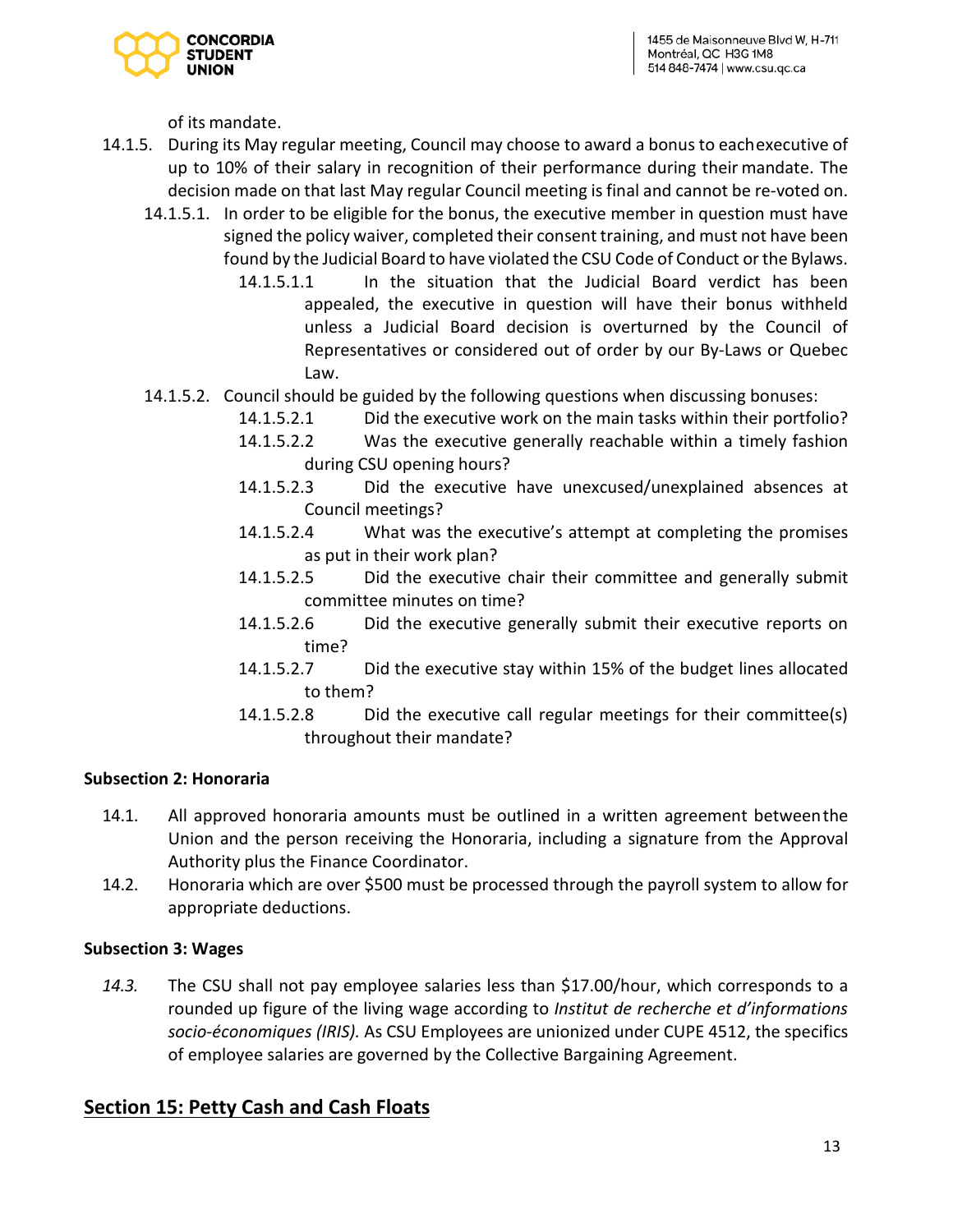

- 15.1. Petty Cash issued in excess of \$100.00 must be authorized by the FinanceCoordinator, or their designate if the Finance Coordinator is absent.
- 15.2. Cash floats must be authorized by the Finance Coordinator, or their designate if the Finance Coordinator is absent.
- 15.3. Cash floats must be signed out in writing from the Finance Coordinator ortheir designate, who may be an Executive or an appropriate full-time staffmember.
- 15.4. Two day's notice is required to sign out a cash float.
- 15.5. The person requesting and receiving the float is responsible for the safety andthe return of all monies to the same person that they signed it outfrom.
- 15.6. It is not the responsibility of the Finance Coordinator or their designate to replace stolen or missing monies or refill shortages, but that of the person who signed the fundsout.

# **Section 16: Reporting & Transparency**

- 16.1. The Finance Coordinator shall submit an updated budget, showing the current allocated amounts and year-to- date actuals, to the first regular council meeting of each month and in their corresponding report.
- 16.2. The Finance Coordinator shall submit the following supporting documents to every meeting of the Financial Committee:
	- 16.2.1. The budget, reflecting the current allocated amounts and actuals;
- 16.3. Councilors and student media shall be allowed to exercise their legal rights to consult the financial books of the Student Union within 5 days of making a request. It is the responsibility of the Finance Coordinator and the General Manager to ensure that they have access to the financial books and that all questions are answered.
- 16.4. The Finance Coordinator shall allow members to consult the financial books of the Student Union during their weekly office hours, and is responsible for answering any questions a member may have.
	- 16.4.1. Notwithstanding, confidential information shall not be disclosed to any member that is not entitled to said information (legal information, grievance details,etc).
- 16.5. The Union shall publish its audited financial statements, Operating Budget, and Revised Budget on its website within one week of their approval by the Council of Representatives.
- 16.6. The auditor's recommendations and management's response shall be submittedto Council following their reception and drafting, respectively.

# **Section 17: Student Endowment Fund**

- 17.1. The Endowment for Student Initiatives Fund refers to a fund established by a resolution of the Board of Governors of Concordia University on March 19, 1997.
- 17.2. The stated purpose of this Fund as defined by its memorandum of agreement is "to support student driven initiatives consisting mostly of, but not limited to, capital construction and renovation projects. Such proposed projects shall benefit the entire student body. The Fund shall support student life initiatives and activities that support undergraduate and/or graduate students."
- 17.3. The Finance Coordinator shall contact the Dean of Students Office in the Summer to